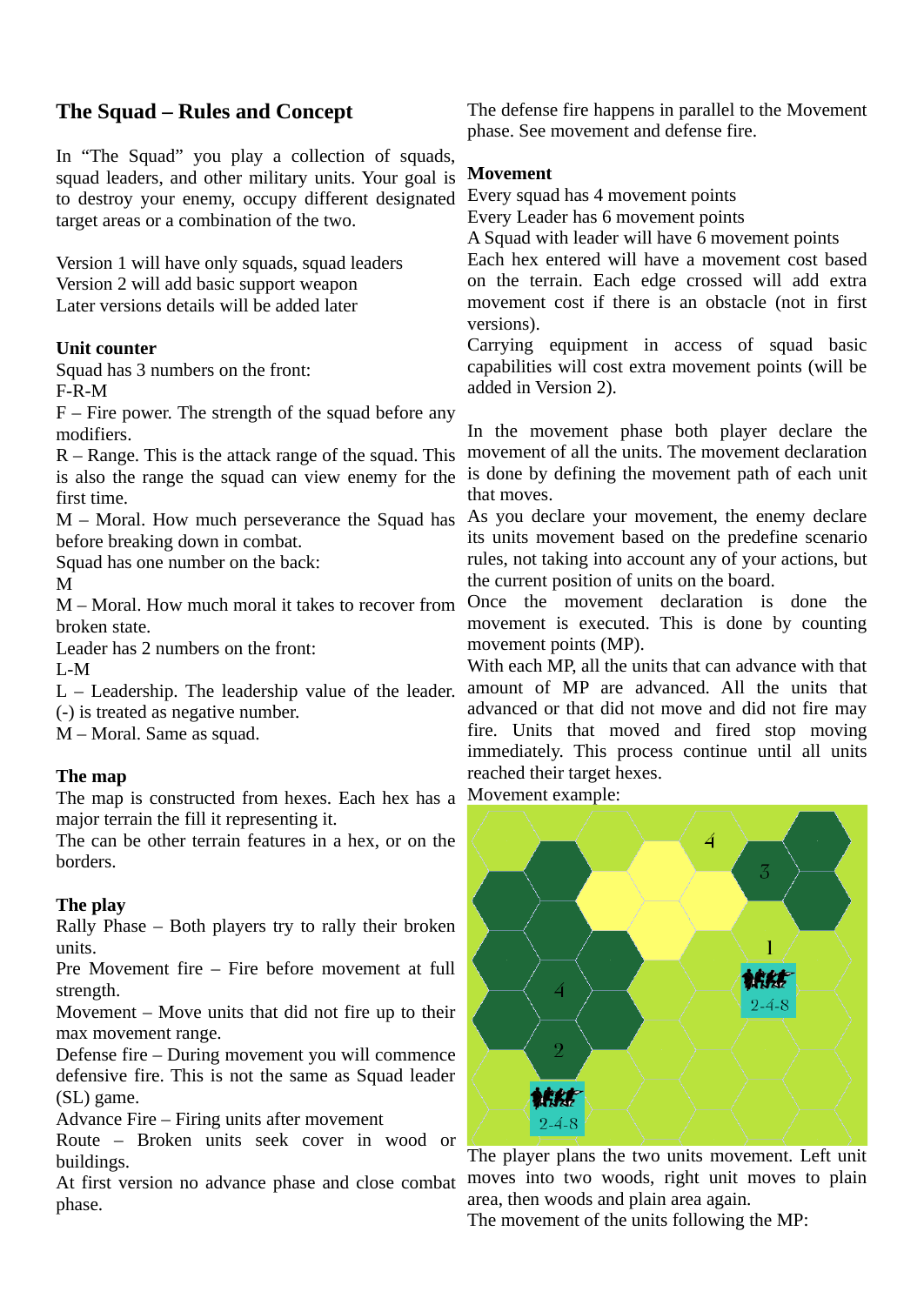| $\vert MP 1 \vert$ The right unit moves into the plain terrain.                        |  |
|----------------------------------------------------------------------------------------|--|
| $\vert$ MP 2 $\vert$ The left unit move into the woods.                                |  |
| MP 3 The right unit moves into the wood.                                               |  |
| MP 4 Left unit moves into the second wood, right<br>unit moves into the plain terrain. |  |

After each time a unit moves, it has a chance to fire. If it fires it will stop its movement.

The unit do not change movement if they are fired upon unless they broke.

If the unit broke they will continue movement unless it move toward an enemy unit. (see moral)

### **Stacking**

Each hex can contain at the end of the movement phase only one squad and one leader. (This might change after some scenarios testing).

Equipment stacking limit will be defined in Version 2.

### **Line of sight**

In order to for a squad to see an enemy unit and fire on it, it has to have line of sight (LOS) to it.

Line of sight is taken from the center of the hex the squad to the center of the hex the target is in.

In the path crosses a hex that contain a terrain the blocks LOS path then the target is not visible.

Adjacent hexes are assumed to always have LOS.

In the example, the two units do not have LOS. The edge of the building blocks the LOS as marked in the red circle.

The LOS tracing is managed by the Application and will show which units are visible and which are not.



#### Units visibility:

If a unit is no longer visible by any of your units it will be removed from the screen. First time an enemy is visible is when it enter the units range. The unit visibility range is twice the unit range.

### **Combat**

A unit uses its fire power in order to attack an enemy unit within its LOS.

A unit may not fire more then once each turn.

Several adjacent units may combine their fire power into one fire group.

Fire power modifiers:

If a target is adjacent to the firing unit, the fire power is doubled.

If the target range exceeds the units range but up to double the range, the fire power is halved.

If the unit has moved and fires, then the fire power is halved.

Two dice are rolled. Their sum, plus a squad leader leadership is the attack value. This value is compared to the fire group fire power.

Based on the result in a table (table might be modified based on difficulty level, so it is not published here), squad and squad leaders will have one of three results

NA – Not affected. Fire did not affect the unit.

# - Moral roll. The unit might break.

 $K - K$ illed. The unit died and is removed from the game.

Terrain can affect the combat dice roll.

### **Moral**

The moral value shown on the unit is the basic moral value of the unit. A roll of two dice equal or lower then this value in a moral check means the unit passed the check.

A leader adds his leadership modifier to the units in the same hex.

In case there is a squad leader in the same hex as a squad and he break, an extra moral roll is needed.

Broken Units:

Once a unit is broke it is turned to the back side.

As long as a unit is not broke, it can attack and advance toward enemy units.

Broken units must will seek cover in woods or building but are not allowed to move toward enemy units.

During the rally phase units may try to rally. Unlike SL game, Squads do not need an unbroken leader with them in order to rally (in case stacking limit will change this rule might change also).

Leadership of the unbroken leader leads to a moral check of the unit with it in the same hex.

### **Scenario types**

Destroy all enemy units in defined number of turns Survive the attack of the enemy defined number of turns (not all units killed) Reach designated target locations Enemy tries to reach designated target locations (which you don't know) Define length of game Define level of difficulty